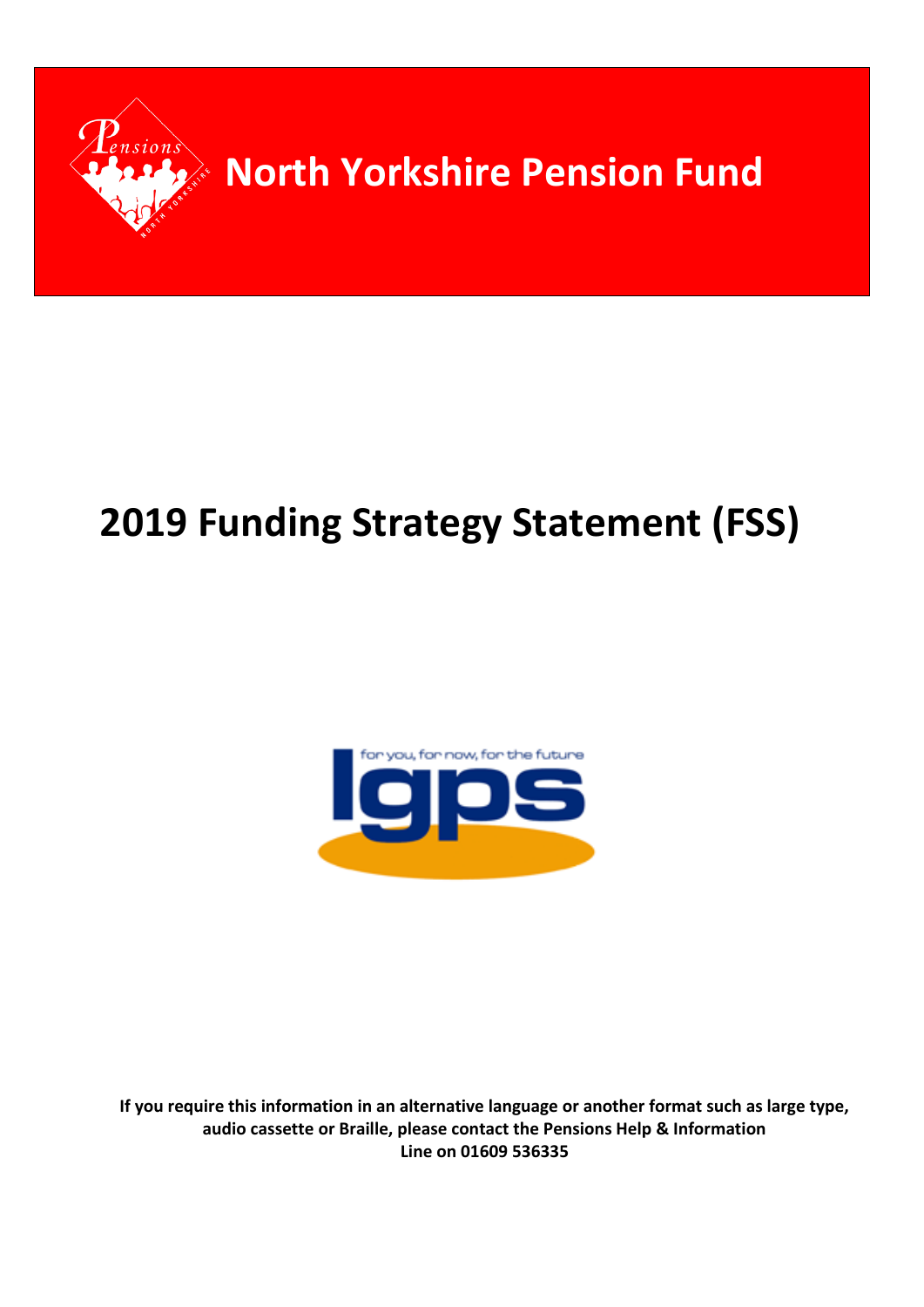This Statement has been prepared by North Yorkshire County Council (the Administering Authority) to set out the funding strategy for the North Yorkshire Pension Fund (the NYPF), in accordance with Regulation 58 of the Local Government Pension Scheme Regulations 2013 (as amended) and the 2016 guidance issued by the Chartered Institute of Public Finance and Accountancy (CIPFA) Pensions Panel*.*

# **1. Introduction**

The Local Government Pension Scheme Regulations 2013 (as amended) ("the Regulations") provide the statutory framework from which the Administering Authority is required to prepare a FSS. The key requirements for preparing the FSS can be summarised as follows:

- After consultation with all relevant interested parties involved with the Fund, the Administering Authority will prepare and publish their funding strategy.
- In preparing the FSS, the Administering Authority must have regard to: -
	- the guidance issued by CIPFA for this purpose; and
	- the Investment Strategy Statement (ISS) for the NYPF published under Regulation 7 of the Local Government Pension Scheme (Management and Investment of Funds) Regulations 2016 (as amended);
- The FSS must be revised and published whenever there is a material change in either the policy on the matters set out in the FSS or the ISS.

Benefits payable under the NYPF are guaranteed by statute and thereby the pensions promise is secure. The FSS addresses the issue of managing the need to fund those benefits over the long term, whilst at the same time, facilitating scrutiny and accountability through improved transparency and disclosure.

The Scheme is a defined benefit arrangement with principally final salary related benefits for contributing members up to 1 April 2014 and Career Averaged Revalued Earnings ("CARE") benefits earned thereafter. There is also a "50:50 Scheme Option", where members can elect to accrue 50% of the full scheme benefits and pay 50% of the normal member contribution rate.

The benefits provided by the NYPF are specified in the governing legislation (the Local Government Pension Scheme (Transitional Provisions, Savings and Amendment) Regulations 2014) and the Regulations referred to above. The required levels of employee contributions are also specified in the Regulations.

Employer contributions are determined in accordance with the Regulations which require that an actuarial valuation is completed every three years by the actuary, including a rates and adjustments certificate. Contributions to the NYPF should be set so as to "secure its solvency" and to "ensure long-term cost efficiency", whilst the actuary must also have regard to the desirability of maintaining as nearly constant a primary rate of contribution as possible. The actuary must have regard to the FSS in carrying out the valuation.

# **2. Purpose of the FSS in Policy Terms**

Funding is the making of advance provision to meet the cost of accruing benefit promises. Decisions taken regarding the approach to funding will therefore determine the rate or pace at which this advance provision is made. Although the Regulations specify the fundamental principles on which funding contributions should be assessed, implementation of the funding strategy is the responsibility of the Administering Authority, acting on the professional advice provided by the actuary.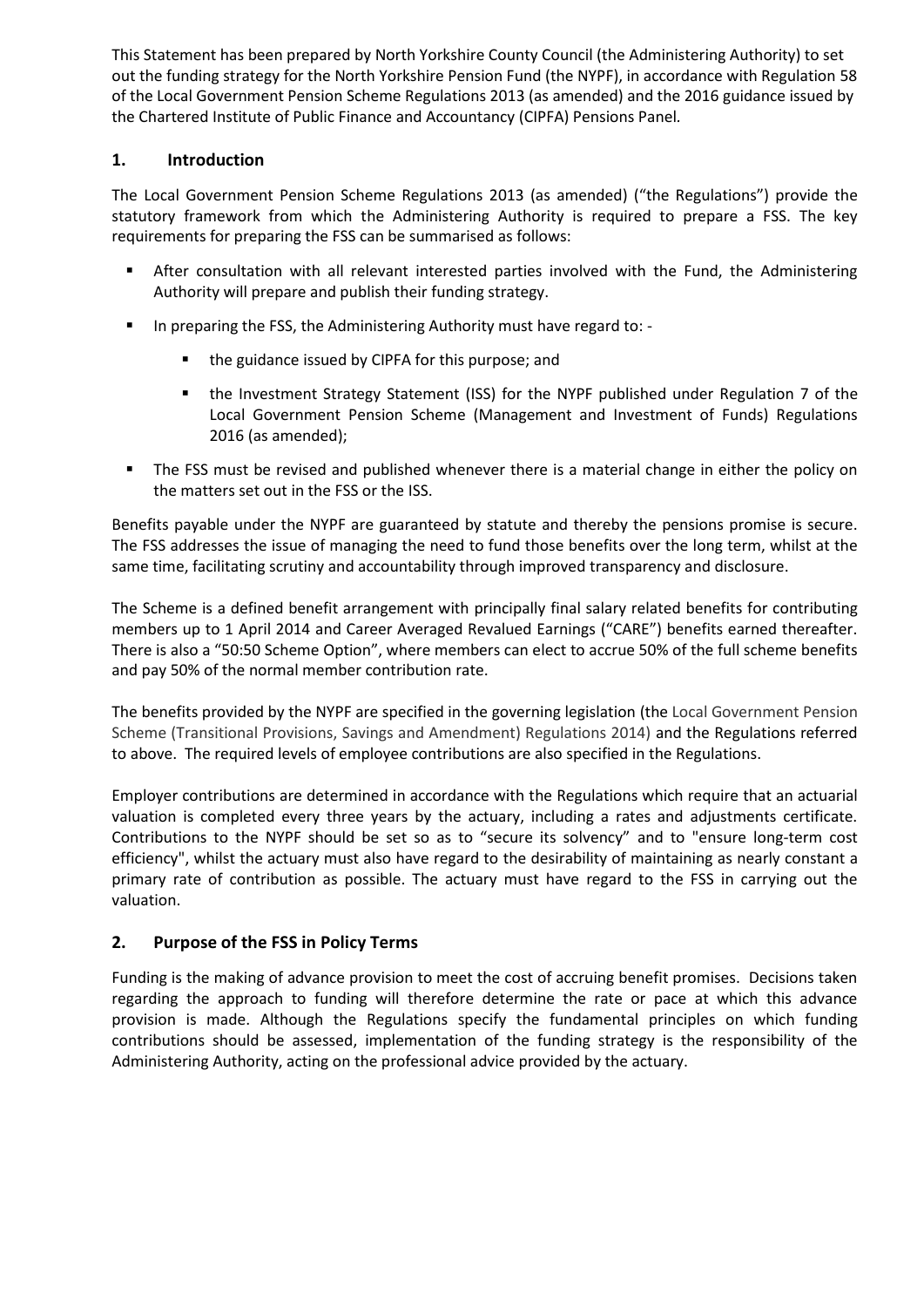The purpose of this Funding Strategy Statement is:

- to establish a clear and transparent fund-specific strategy which will identify how employers' pension liabilities are best met going forward;
- to support the desirability of maintaining as nearly constant a primary contribution rate as possible;
- to ensure the regulatory requirements to set contributions so as to ensure the solvency and longterm cost-efficiency of the fund are met; and
- to take a prudent longer-term view of funding those liabilities.

The intention is for this strategy to be both cohesive and comprehensive for the NYPF as a whole, recognising that there will be conflicting objectives which need to be balanced and reconciled. Whilst the position of individual employers must be reflected in the statement, it must remain a single strategy for the Administering Authority to implement and maintain.

## **3. Aims and Purpose of the NYPF**

## **The aims of the Fund are to:**

- enable primary contribution rates to be kept as nearly constant as possible and (subject to the Administering Authority not taking undue risks) at reasonable cost to the taxpayers, scheduled, resolution and admitted bodies, whilst achieving and maintaining fund solvency and long-term cost efficiency, which should be assessed in light of the risk profile of the fund and employers, and the risk appetite of the Administering Authority and employers alike
- **EXECT:** manage employers' liabilities effectively
- ensure that sufficient resources are available to meet all liabilities as they fall due, and
- **EXECTE FIGHT SEEK returns on investments within reasonable risk parameters.**

## **The purpose of the Fund is to:**

- receive monies in respect of contributions, transfer values and investment income,
- and pay out monies in respect of scheme benefits, transfer values, costs, charges and expenses as defined in the Regulations and in the Local Government Pension Scheme (Management and Investment of Funds) Regulations 2016.

## **4. Responsibilities of Key Parties**

**The Administering Authority** should:

- **•** operate a pension fund
- collect employer and employee contributions, investment income and other amounts due to the pension fund as stipulated in LGPS Regulations
- pay from the pension fund the relevant entitlements as stipulated in LGPS Regulations
- invest surplus monies in accordance with the Regulations
- ensure that cash is available to meet liabilities as and when they fall due
- manage the valuation process in consultation with the NYPF's actuary
- prepare and maintain an FSS and an ISS, both after proper consultation with interested parties, monitor all aspects of the NYPF's performance and funding and amend the FSS/ISS accordingly
- effectively manage any potential conflicts of interest arising from its dual role as both fund administrator and scheme employer
- enable the local pension board to review the valuation process as set out in their terms of reference.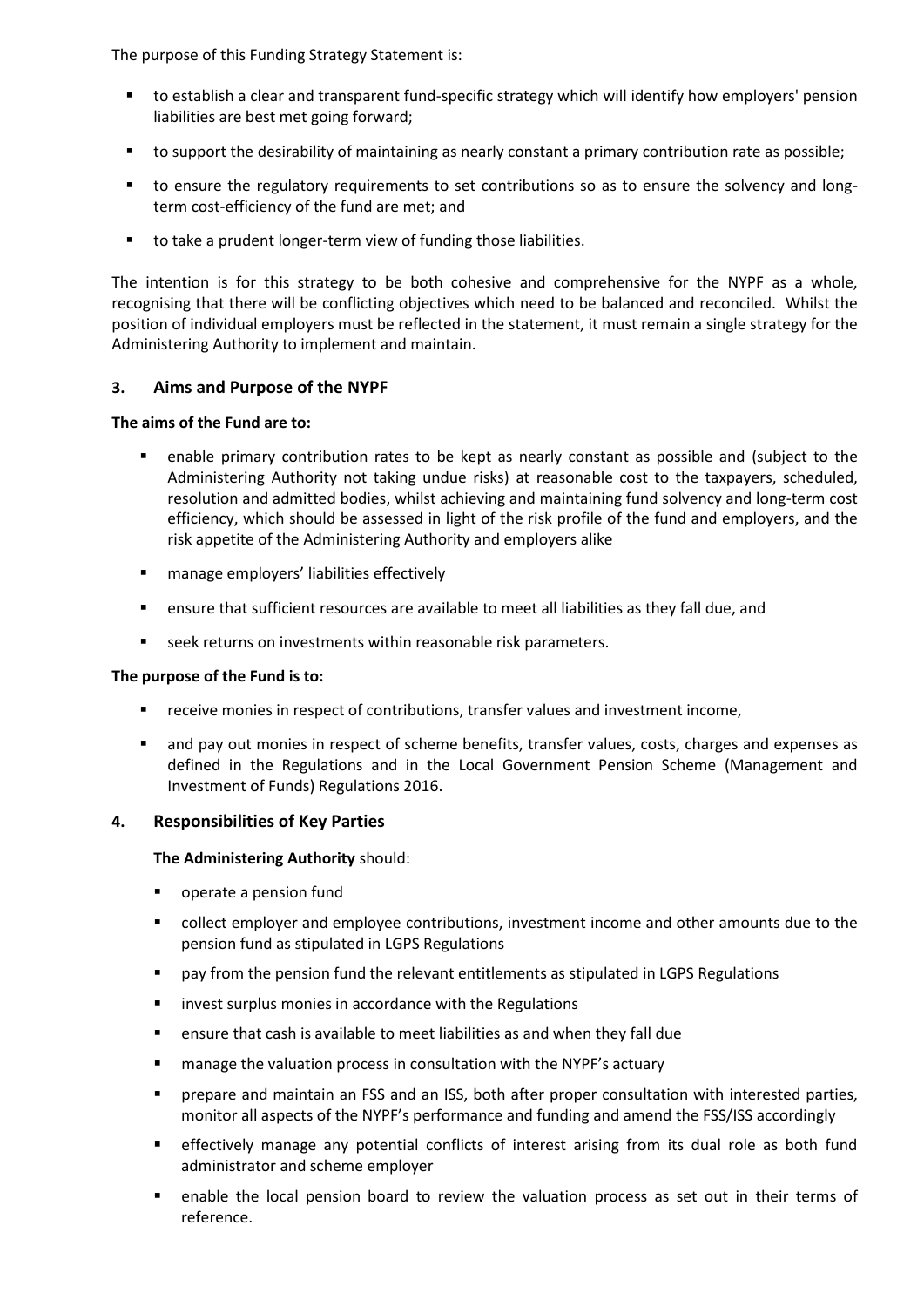## **The Individual Employer** should:

- deduct contributions from employees' pay correctly after determining the appropriate employee contribution rate (in accordance with the Regulations)
- pay all contributions, including their own as determined by the actuary, promptly by the due date
- develop a policy on certain discretions and exercise those discretions as permitted within the regulatory framework
- make additional contributions in accordance with agreed arrangements in respect of, for example, augmentation of scheme benefits and early retirement strain notify the Administering Authority promptly of all changes to membership or, as may be proposed, which affect future funding
- pay any exit payments on ceasing participation in the NYPF

## **The Fund actuary** should:

- prepare valuations including the setting of employers' contribution rates at a level to ensure fund solvency and long-term cost efficiency after agreeing assumptions with the Administering Authority and having regard to the FSS and the LGPS Regulations
- prepare advice and calculations in connection with bulk transfers and the funding aspects of individual benefit-related matters such as pension strain costs, ill health retirement costs, compensatory added years costs etc,
- provide advice and valuations on the exiting of employers from the NYPF
- provide advice to the Administering Authority on bonds or other forms of security against the financial effect on the fund of employer default
- assist the Administering Authority in assessing whether employer contributions need to be revised between valuations as permitted or required by the Regulations
- ensure that the Administering Authority is aware of any professional guidance or other professional requirements that may be of relevance to his or her role in advising the NYPF
- advise on funding strategy, the preparation of the FSS, and the inter-relationship between the FSS and the ISS.

# **5. Solvency Issues and Target Funding Levels**

## **Funding Objective**

To meet the requirements of the Regulations the Administering Authority's long term funding objective is for the Fund to achieve and then maintain sufficient assets to cover 100% of projected accrued liabilities (the" funding **target**") assessed on an ongoing past service basis including allowance for projected final pay in relation to pre-2014 benefits or where the underpin applies. In the long term, the employer rate would ultimately revert to the Primary Contribution Rate (also known as the Future Service Rate).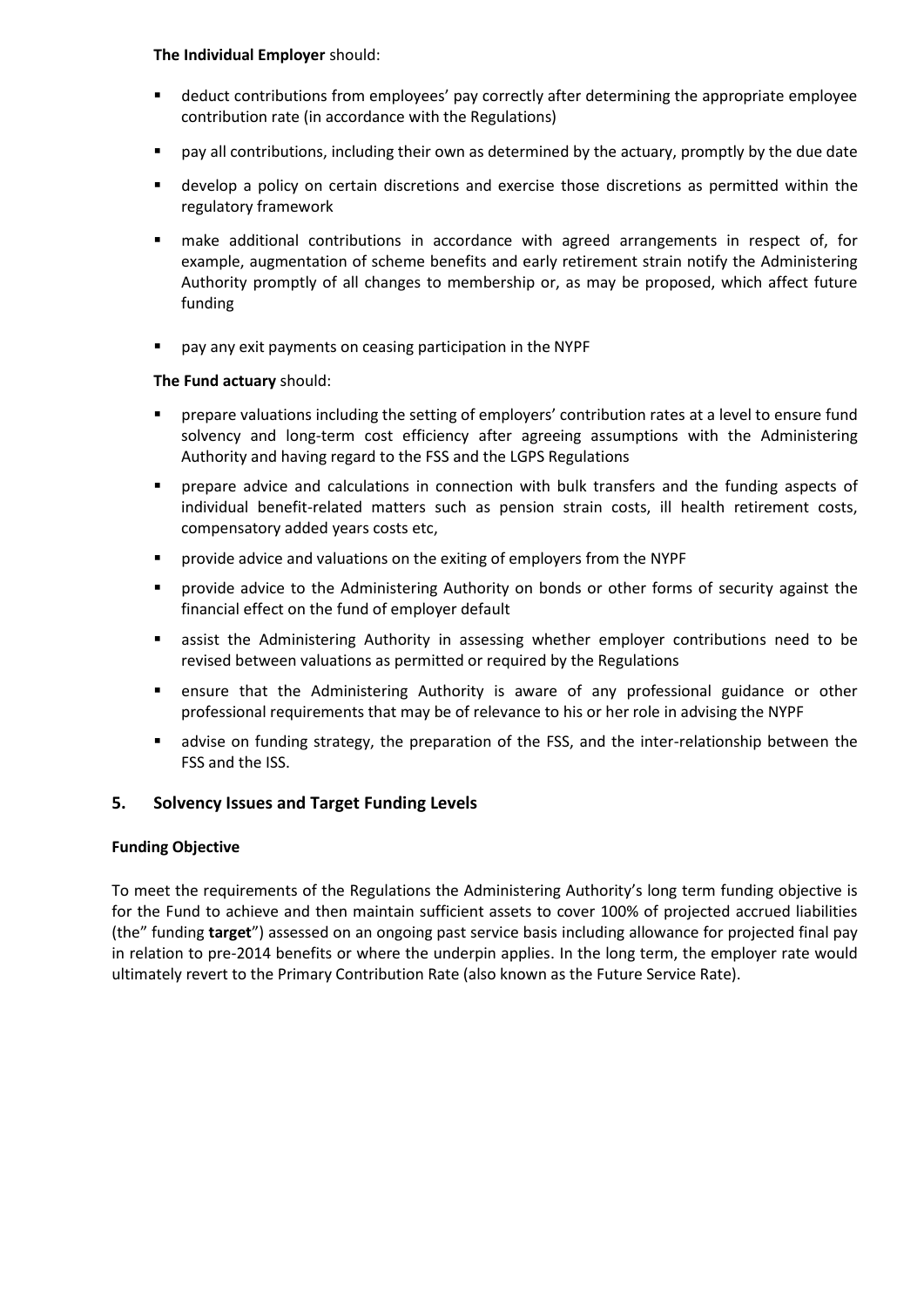## **Determination of the Funding Target and Recovery Period**

The principal method and assumptions to be used in the calculation of the funding target as at 31 March 2019 are set out in Appendix 1.

Underlying these assumptions are the following two principles:

- that the Scheme is expected to continue for the foreseeable future; and
- favourable investment performance can play a valuable role in achieving adequate funding over the longer term.

This allows us to take a longer term view when assessing the contribution requirements for certain employers. As part of this valuation when looking to avoid material, and potentially unaffordable, increases in employer contribution requirements we will consider whether we can build into the funding plan the following: -

- stepping in of contribution rate changes for employers where the orphan funding target is adopted or where the intermediate funding target is being introduced (as defined later in this statement). For the 2019 valuation, the Administering Authority's default approach is to step any contribution increases over a period of 3 years, although in certain circumstances a longer period may be considered, after consultation with the Actuary.
- **a** longer deficit recovery period than the average future working lifetime, particularly where there are a number of younger active members.

In considering this the Administering Authority, based on the advice of the Actuary, will consider if this results in a reasonable likelihood that the funding plan will be successful.

As part of each valuation separate employer contribution rates are assessed by the actuary for each participating employer or group of employers. These rates are assessed taking into account the experience and circumstances of each employer, following a principle of no cross-subsidy between the distinct employers in the Scheme, other than where grouping of employers has been agreed in line with the policy set out in the Fund's Admissions and Terminations Funding Policy.

In attributing the overall investment performance obtained on the assets of the Scheme to each employer a pro-rata principle is adopted. This approach is effectively one of applying a notional individual employer investment strategy identical to that adopted for the Scheme as a whole (except where an employer adopts a bespoke investment strategy – see below).

The Administering Authority, following consultation with the participating employers, has adopted the following objectives for setting the individual employer contribution rates arising from the 2019 actuarial valuation:

- A default recovery period of 15 years will apply for employers that are assessed to have a deficit.
- In addition, at the discretion of the Administering authority, a maximum deficit recovery period of 21 years will apply. Employers will have the freedom to adopt a recovery plan on the basis of a shorter period if they so wish. A shorter period may be applied in respect of particular employers where the Administering Authority considers this to be warranted (see Deficit Recovery Plan below).
- As a general rule, the Fund does not believe it appropriate for contribution reductions to apply compared to the 2016 funding plan for those employers where substantial deficits remain.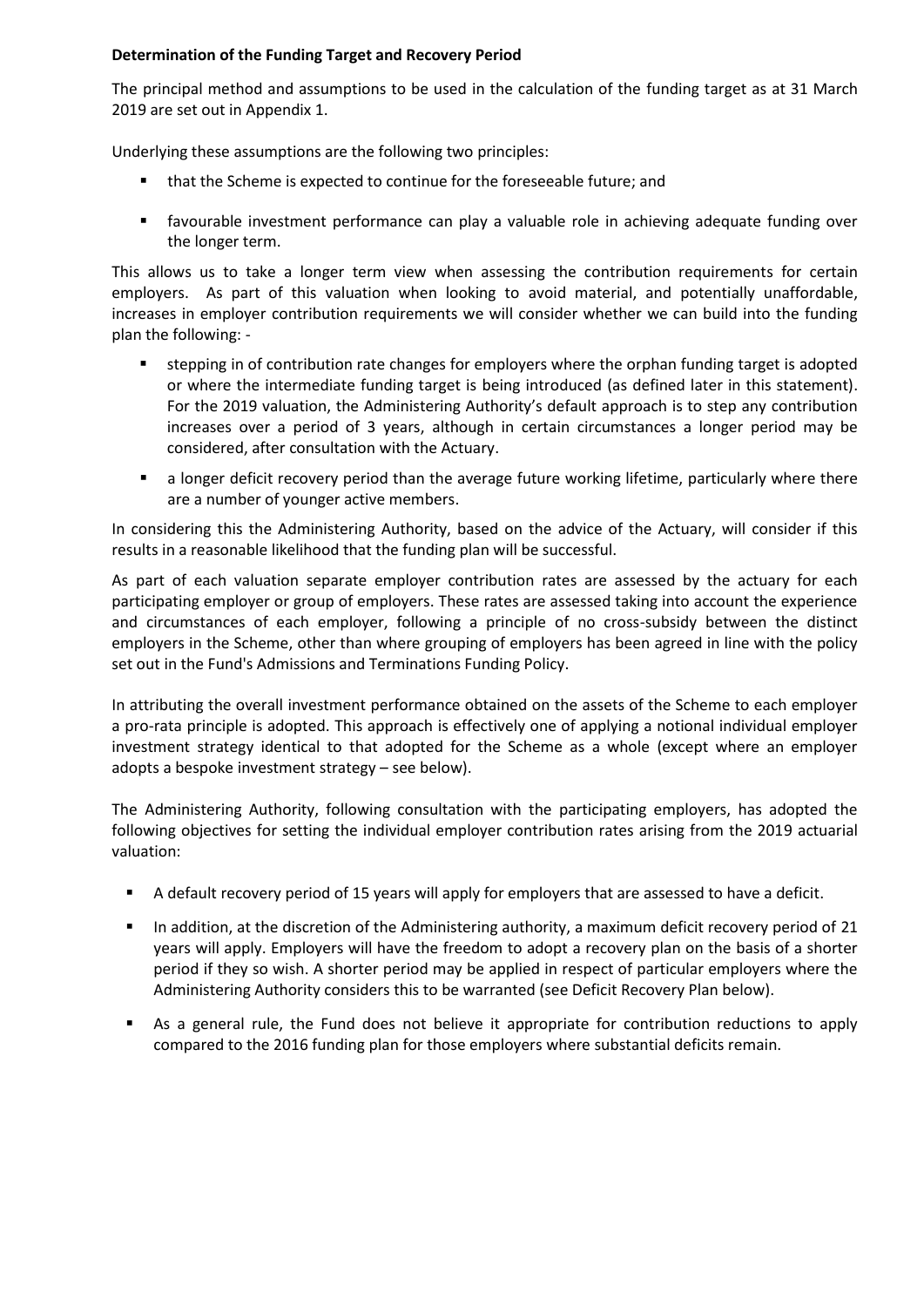- For any open employers assessed to be in surplus, their individual contribution requirements will be adjusted at the 2019 valuation as follows:
	- Where the funding level is 100-110% employers will pay the future service rate only.
	- Where the funding level is over 110% the default approach for Scheduled Bodies and Admission Bodies with no subsumption commitment from a Scheduled Body in the Fund (as defined in Appendix 1) will be to remove any surplus in excess of 10% over a maximum period of 21 years.
	- Where the funding level is over 110% the default approach for Admission Bodies with a subsumption commitment from a Scheduled Body in the Fund will be to remove any surplus in excess of 10% over the recovery period adopted by that Scheduled Body at the 2019 valuation.
	- If surpluses are sufficiently large, contribution requirements will be set to a minimum nil total amount.
	- The current level of contributions will be stepped down as appropriate, consistent with the approach of stepping contribution increases where appropriate.

For the avoidance of doubt, for practical purposes where employers are in surplus and contributions are to be set below the cost of future accrual this will be implemented via a reduction in the percentage of pensionable pay rate rather than via a negative monetary amount.

For any closed employers assessed to be in surplus, the above approach will generally be followed but the Administering Authority will consider the specific circumstances of the employer in setting an appropriate period to remove the surplus.

The employer contributions will be expressed and certified as two separate elements:

- a percentage of pensionable payroll in respect of the future accrual of benefit (less allowance for surplus as appropriate)
- a schedule of lump sum amounts over 2020/23 in respect of the past service deficit subject to the review from April 2023 based on the results of the 2022 actuarial valuation.

On the cessation of an employer's participation in the Fund, the actuary will be asked to make a termination assessment. Any deficit in the Fund in respect of the employer will be due to the Fund as a termination contribution, unless it is agreed by the Administering Authority and the other parties involved that the assets and liabilities relating to the employer will transfer within the Fund to another participating employer.

However, the Administering Authority has ultimate discretion where the particular circumstances of any given Employer warrant a variation from these objectives. A period of consultation will take place once employers have been issued with their draft contribution rates.

In determining the above objectives the Administering Authority has had regard to:

- the responses made to the consultation with employers on the FSS principles
- **F** relevant guidance issued by the CIPFA Pensions Panel
- the need to balance a desire to attain the target as soon as possible against the short-term cash requirements which a shorter period would impose, and
- the Administering Authority's views on the strength of the participating employers' covenants in achieving the objective.

## **Deficit Recovery Plan**

If the assets of the scheme relating to an employer are less than the funding target at the effective date of any actuarial valuation, a recovery plan will be put in place, which requires additional contributions from the employer to meet the shortfall.

Additional contributions will be expressed as annual monetary lump sums, subject to review based on the results of each actuarial valuation.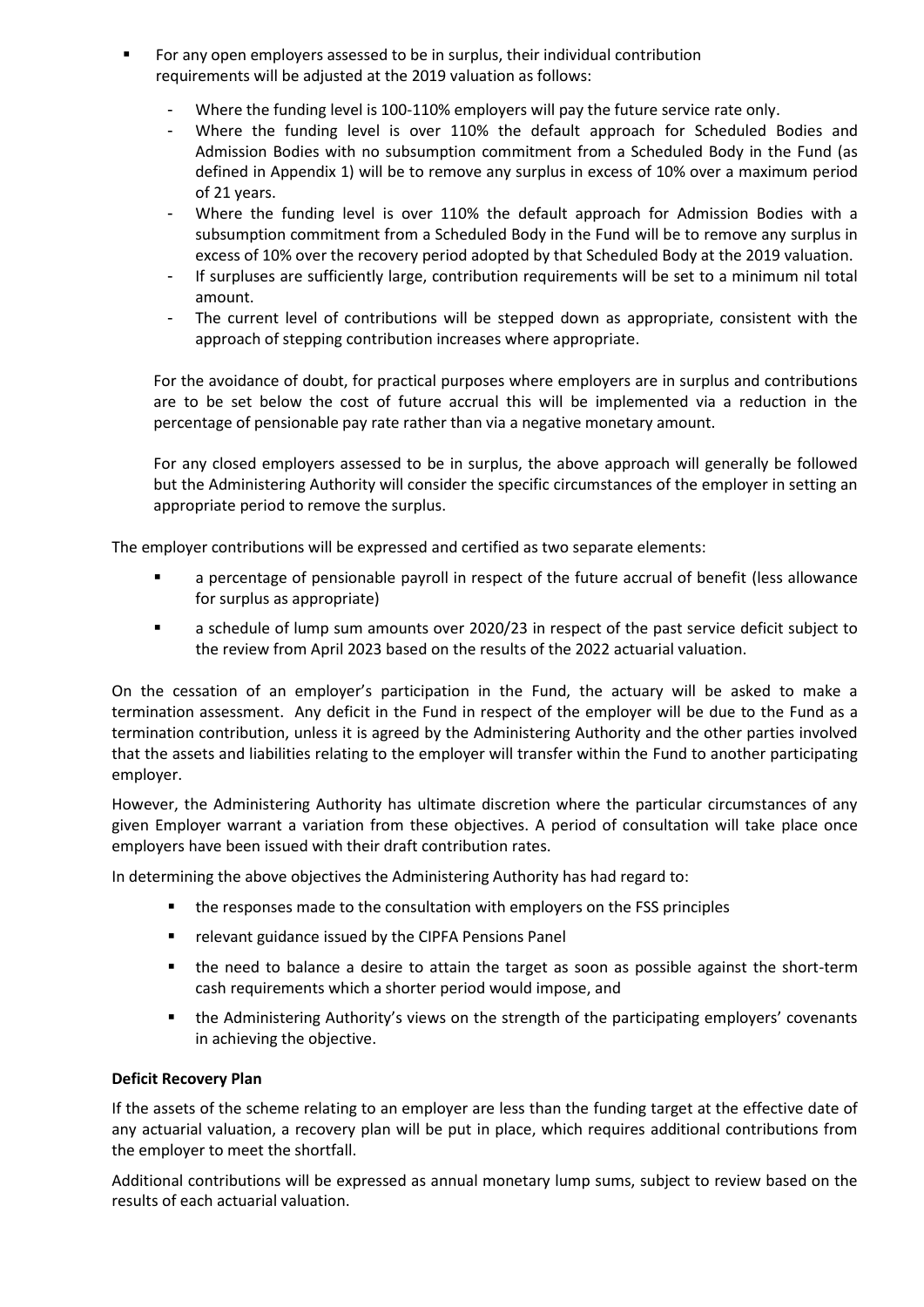In determining the actual recovery period, and other aspects of the funding strategy, to apply for any particular employer or employer grouping, the Administering Authority may take into account some or all of the following factors:

- the size of the funding shortfall;
- $\blacksquare$  the business plans of the employer;
- the assessment of the financial covenant of the Employer; and the security of future income streams
- any contingent security available to the Fund or offered by the Employer such as guarantor or bond arrangements, charge over assets, etc.
- **EXECTE HISTORY IS EXECTED FOR THE FULL FIGHT** length of expected period of participation in the Fund.

It is acknowledged by the Administering Authority that, whilst posing a relatively low risk to the Fund as a whole, it is possible that some smaller employers may be faced with contributions that could seriously affect their ability to function in the future. The Administering Authority therefore, after specific agreement has been obtained by Fund Officers from the North Yorkshire Pension Fund Committee, would be willing to use its discretion to negotiate an **evidence based** affordable level of contributions for the organisation for the three years 2020/2023. Any application of this option is at the ultimate discretion of the Administering Authority and will only be considered after the provision of the appropriate evidence and on the basis that it is not inconsistent with the requirements to set employer contributions so as to ensure the solvency and long-term cost efficiency of the NYPF.

# **The Primary Contribution Rate (Future Service Contribution Rate)**

In addition to any contributions required to rectify a shortfall of assets below the funding target, contributions will be required to meet the cost of future accrual of benefits for members after the valuation date (the "primary rate"). The method and assumptions for assessing these contributions are set out in Appendix 1.

# **6. Link to Investment Policy set out in the Investment Strategy Statement**

In assessing the value of the NYPF's liabilities in the valuation, allowance is made for a long-term investment return assumption as set out below, taking into account the investment strategy adopted by the NYPF, as set out in the ISS.

It is not possible to construct a portfolio of investments which produces a stream of income exactly matching the expected liability outgo. However, it is possible to construct a portfolio which closely matches expected future benefit payments and represents the least risk investment position. Such a portfolio would consist of a mixture of long-term index-linked and fixed interest gilts. Investment of the NYPF's assets in line with the least risk portfolio would minimise fluctuations in the NYPF's ongoing funding level between successive actuarial valuations.

Departure from a least risk investment strategy, in particular to include equity type investments, gives the prospect that out-performance by the assets will, over time, reduce the contribution requirements. The funding target might in practice therefore be achieved by a range of combinations of funding plan, investment strategy and investment performance.

The current benchmark investment strategy, as set out in the ISS, is:

| <b>Asset Class (Summary)</b> | %              |
|------------------------------|----------------|
| Equities                     | <b>I40 -65</b> |
| <b>Bonds</b>                 | $15-30$        |
| Alternatives                 | $20-30$        |
| ITOTAL                       | 100            |

The funding strategy adopted for the 2019 valuation is based on an assumed long-term investment return assumption of 4.2% per annum. This is below the Administering Authority's view of the best estimate longterm return assumption of 6.2% as at the valuation date.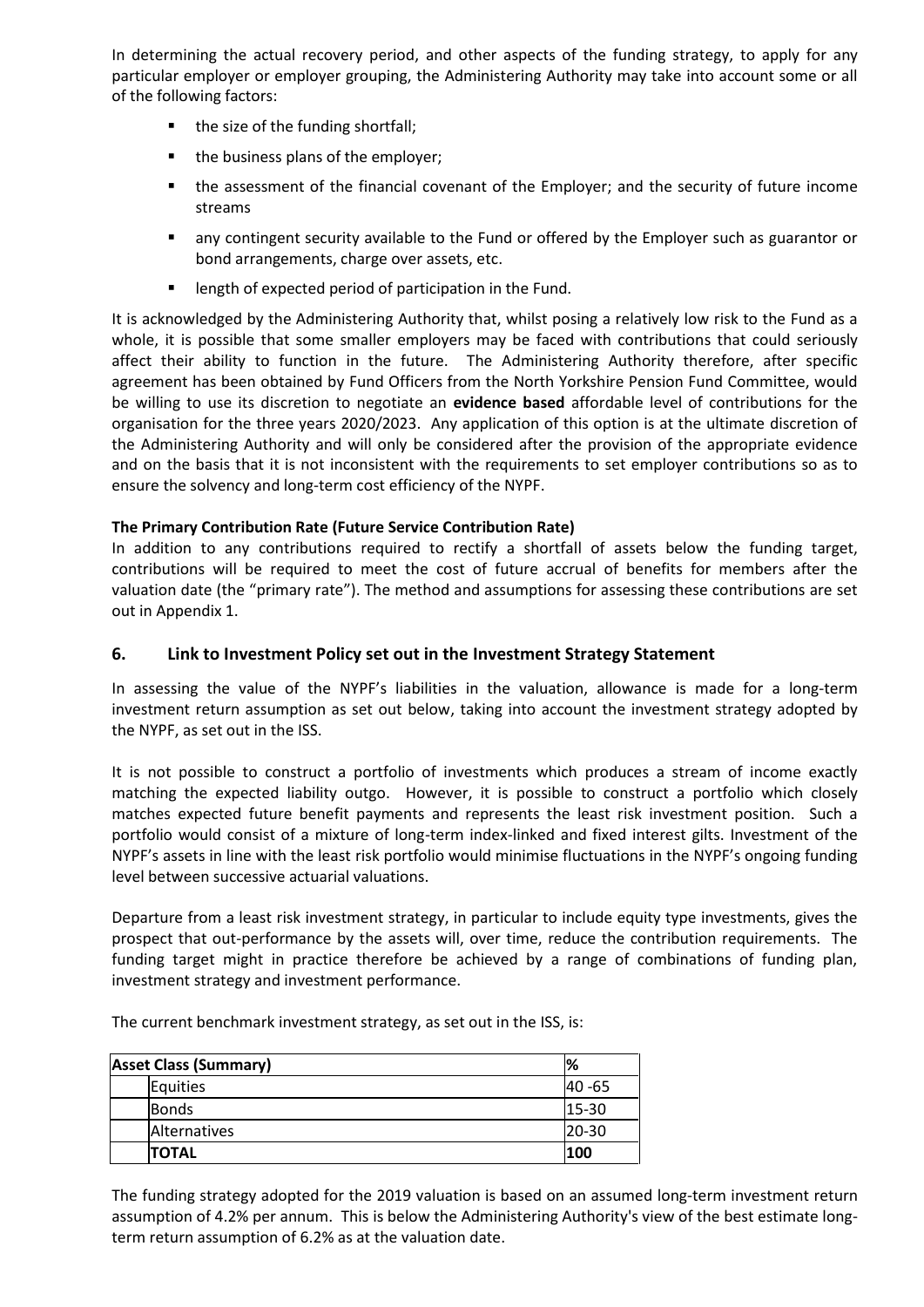## **Bespoke Investment Strategy**

The Investment Strategy adopted by NYPF is determined for the Fund as a whole. This Strategy takes into account the characteristics of NYPF as a whole, and therefore those of the constituent employers as an aggregated entity - it does not seek to distinguish between the individual liability profiles of different employers. The Strategy adopted to date, as reflected in the current ISS, is to invest a significant proportion of the assets in equities. Such investments offer a higher expected return, but also carry a higher level of risk.

NYPF is prepared to offer any employer the opportunity to adopt a Bespoke Investment Strategy (eg 100% bonds). However, to the extent that any Bespoke Investment Strategy will necessitate different investment return assumptions to those used by the Actuary for NYPF overall, there may be a consequential impact on the contribution rate calculated for that employer.

In addition, if an employer opts for a Bespoke Investment Strategy, NYPF reserves the right to determine the most appropriate way of arranging for the investment of the relevant share of the assets according to that Bespoke Strategy.

# **7. Identification of Risks and Counter Measures**

The funding of defined benefits is by its nature uncertain. Funding of the NYPF is based on both financial and demographic assumptions. These assumptions are specified in the Appendices and the actuarial valuation report. When actual experience is not in line with the assumptions adopted a surplus or shortfall will emerge at the next actuarial assessment and will require a subsequent contribution adjustment to bring the funding back into line with the target.

The Administering Authority has been advised by the actuary that the greatest risk to the NYPF's funding is the investment risk inherent in the predominantly equity (or return seeking) based strategy, so that actual asset performance between successive valuations could diverge significantly from the overall performance assumed in the long term.

The Administering Authority keeps, and regularly reviews, a risk register to identify and monitor the risks to the Fund and will, wherever possible, take appropriate action to limit the impact of these both before and after they emerge.

## **What are the Risks?**

Whilst the activity of managing the Fund exposes the Administering Authority to a wide range of risks, those most likely to impact on the funding strategy are investment risk, liability risk, liquidity/maturity risk, regulatory/compliance risk, employer risk and governance risk.

## **Investment risk**

The risk of investments not performing (income) or increasing in value (growth) as forecast. Examples of specific risks would be:

- assets not delivering the required return (for whatever reason, including manager underperformance)
- systemic risk with the possibility of interlinked and simultaneous financial market volatility
- insufficient funds to meet liabilities as they fall due
- inadequate, inappropriate or incomplete investment and actuarial advice is taken and acted upon
- counterparty failure

The specific risks associated with assets and asset classes are:

- equities industry, country, size and stock risks
- fixed income yield curve, credit risks, duration risks and market risks
- alternative assets liquidity risks, property risk, alpha risk
- money market credit risk and liquidity risk
- currency risk
- macroeconomic risks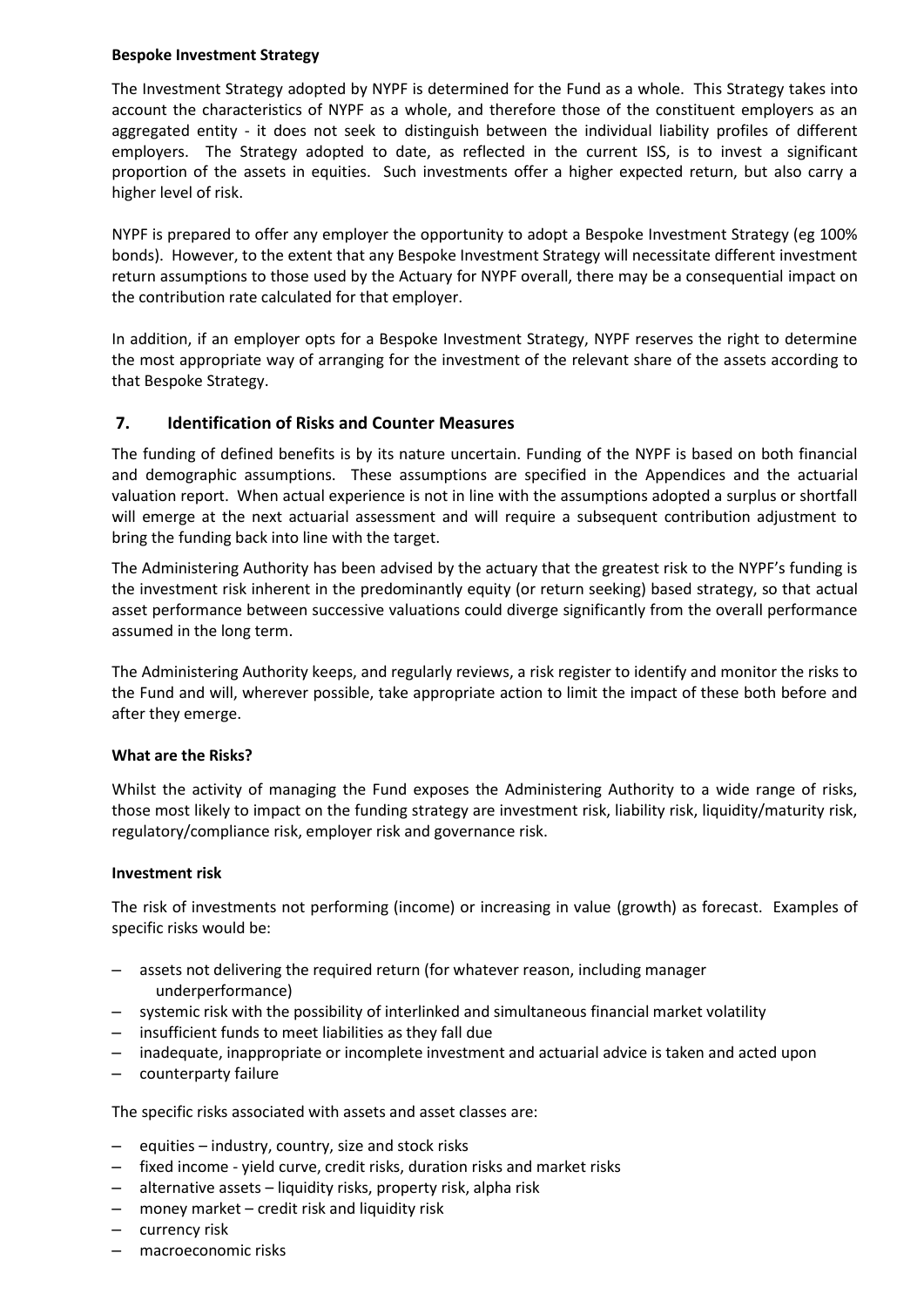The Fund mitigates these risks through diversification, permitting investment in a wide variety of markets and assets, and through the use of specialist managers with differing mandates.

The majority of the Fund's investments are in pooled investment vehicles and the Fund is therefore directly exposed to credit risk in relation to the instruments it holds in the pooled investment vehicles. Direct credit risk arising from pooled investment vehicles is mitigated by the underlying assets of the pooled arrangements being ring-fenced from the pooled manager, the regulatory environments in which the pooled managers operate and diversification of investments amongst a number of pooled arrangements. The Committee carries out due diligence checks on the appointment of new pooled investment managers and on an ongoing basis monitors any changes to the operating environment of the pooled manager.

In addition, the Fund holds assets in the LGPS pooling arrangement with Border to Coast Pension Partnership ('BCPP') and will transition further assets to BCPP in the future. Through this arrangement the Fund is exposed to the risk of failing to transition effectively to new pooling arrangements resulting in poorer value for money; lower investment returns; and inability to effectively execute investment strategy."

## **Employer risk**

Those risks that arise from the ever-changing mix of employers, from short-term and ceasing employers, and the potential for a shortfall in payments and/or orphaned liabilities.

The Administering Authority maintains a knowledge base on its employers, their basis of participation and their legal status (e.g. charities, companies limited by guarantee, group/subsidiary arrangements) and uses this information to inform the FSS.

The Administering Authority monitors the active membership of closed employers and considers what action to take when the number of active members falls below 10, such as commissioning a valuation under Regulation 64(4).

The Administering Authority have also commissioned the Fund Actuary to carry out a high level risk analysis of employers in the Fund to assist the Administering Authority in setting the funding strategy for employers at the 2019 valuation of the Fund.

#### **Liquidity/Maturity risk**

This is the risk of a reduction in cash flows into the Fund, or an increase in cash flows out of the Fund, or both, which can be linked to changes in the membership and, in particular, a shift in the balance from contributing members to members drawing their pensions. Changes within the public sector and to the LGPS itself may affect the maturity profile of the LGPS and have potential cash flow implications. For example,

- The implications of budget cuts and headcount reductions could reduce the active (contributing) membership and increase the number of pensioners through early retirements;
- An increased emphasis on outsourcing and other alternative models for service delivery may result in falling active membership (e.g. where new admissions are closed),
- Public sector reorganisations may lead to a transfer of responsibility between different public sector bodies, (e.g. to bodies which do not participate in the LGPS),
- Scheme changes and higher member contributions in particular may lead to increased opt-outs;

The Administering Authority seeks to maintain regular contact with employers to mitigate against the risk of unexpected or unforeseen changes in maturity leading to cashflow or liquidity issues.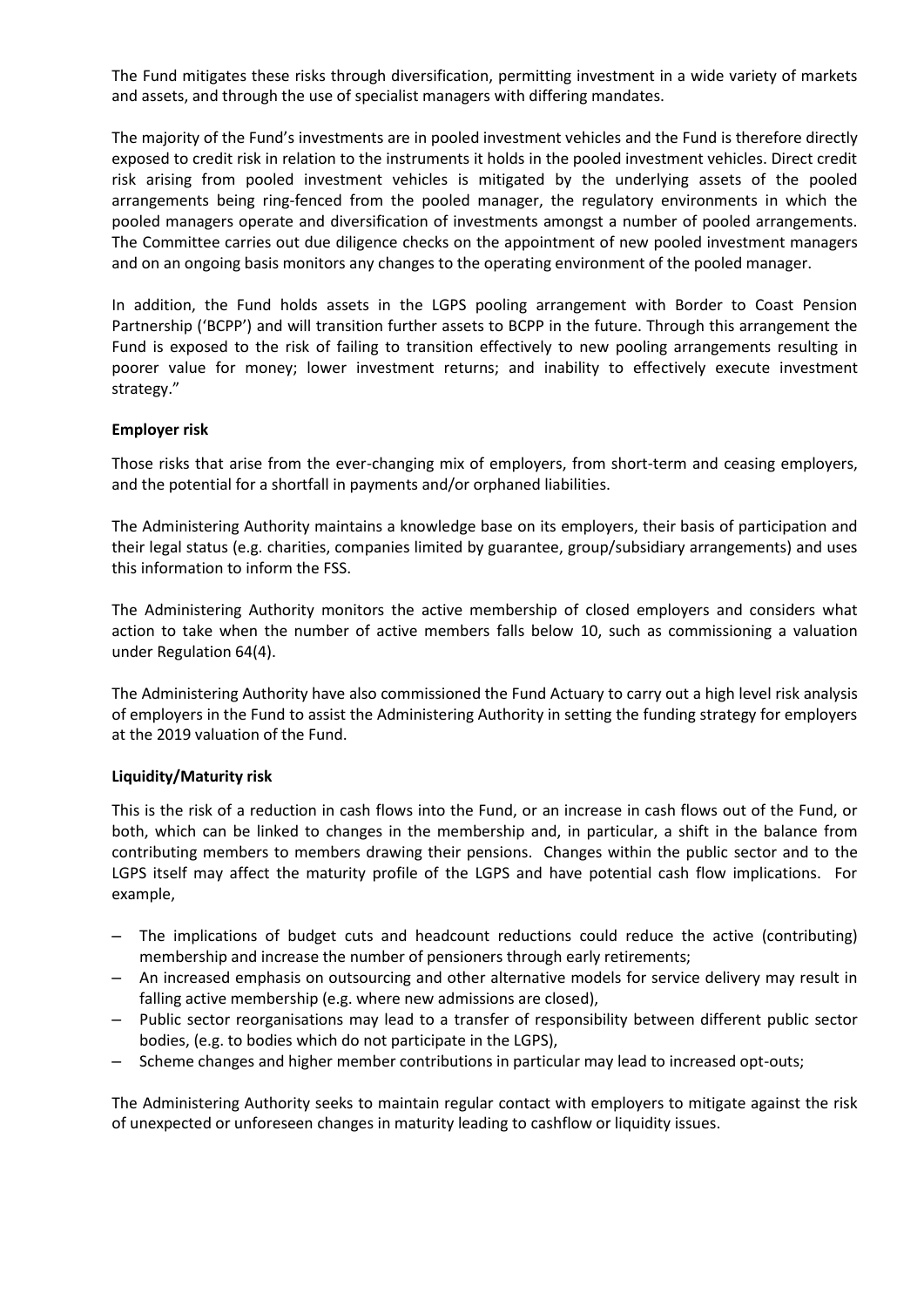## **Liability risk**

The main risks include inflation, life expectancy and other demographic changes, and interest rate and pay inflation, which will all impact upon future liabilities.

The Administering Authority will ensure that the Fund Actuary investigates these matters at each valuation and reports on developments. The Administering Authority will agree with the Fund Actuary any changes which are necessary to the assumptions underlying the measure of solvency to allow for observed or anticipated changes.

The Fund Actuary will also provide quarterly funding updates to assist the Administering Authority in its monitoring of the financial liability risks. The Administering Authority will, as far as practical, monitor changes in the age profile of the Fund membership early retirements, redundancies and ill health early retirements and, if any changes are considered to be material, ask the Fund Actuary to report on their effect on the funding position.

If significant liability changes become apparent between valuations, the Administering Authority will notify all participating employers of the anticipated impact on costs that will emerge at the next valuation and consider whether to require the review the bonds that are in place for Admission Bodies.

## **Regulatory and compliance risk**

Regulatory risks to the scheme arise from changes to general and LGPS specific regulations, taxation, national changes to pension requirements, or employment law.

The Administering Authority keeps abreast of all the changes to the LGPS and will normally respond to consultations on matters which have an impact on the administration of the Fund.

There are a number of uncertainties associated with the benefit structure at the current time including:

- How Government will address the issues of GMP indexation and equalisation for the LGPS beyond expiry of the current interim solution from 6 April 2021
- The remedy to compensate members for illegal age discrimination following the outcome of the McCloud/Sargeant cases. Whilst the Government's application for leave to appeal has been denied there is currently still uncertainty relating to the remedy and exactly how this will apply to the LGPS
- The outcome of the cost management process and whether the agreement reached in relation to the Scheme Advisory Board (SAB) process for member contributions to be reduced and benefits enhanced to achieve an additional cost of 0.9% of pay will change as a result of the McCloud/Sargeant ruling

In determining how these uncertainties should be allowed for in employer contributions from 1 April 2020 the Administering Authority will have regard to guidance issued by the SAB, taking account of the Fund Actuary's advice.

In addition, a consultation document was issued by MHCLG entitled "Local Government Pension Scheme: Changes to the Local Valuation Cycle and the Management of Employer Risk" dated May 2019. This included a proposal to change the LGPS local fund valuations to quadrennial cycles. The Administering Authority will have regard to any changes in the Regulations as a result of this consultation and consider any actions required at the 2019 valuation, taking account of the Fund Actuary's advice.

# **8. Monitoring and Review**

The Administering Authority has taken advice from the actuary in preparing this Statement, and has also consulted with employing organisations.

A full review of this Statement will occur no less frequently than every three years, to coincide with completion of a full actuarial valuation. Any review will take account of then current economic conditions and will also reflect any legislative changes.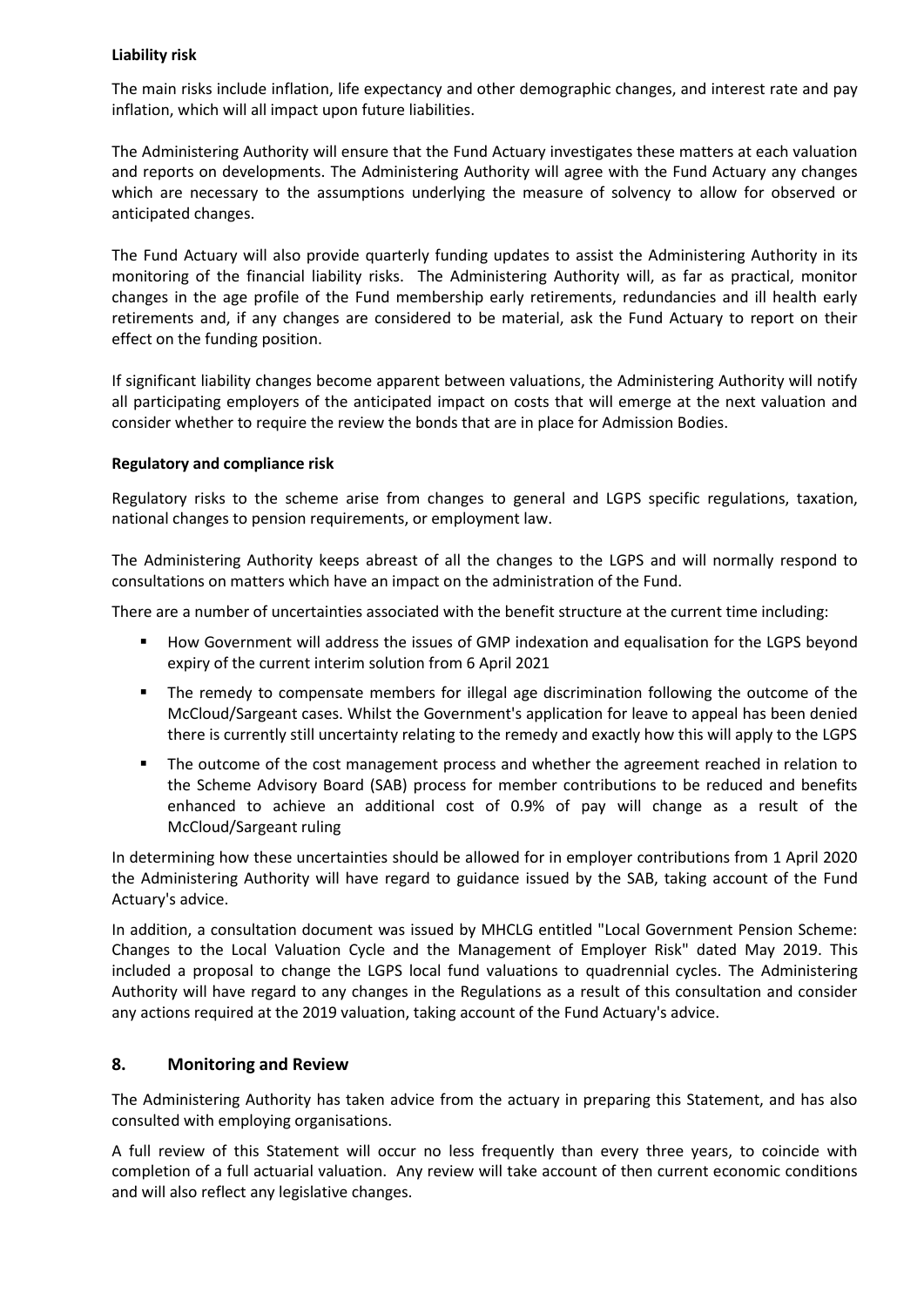The Administering Authority will monitor the progress of the funding strategy between full actuarial valuations. If considered appropriate, the funding strategy will be reviewed (other than as part of the triennial valuation process), for example:

- **F** if there has been significant market volatility
- **F** if there have been significant changes to the NYPF membership and/or maturity profile
- **F** if there have been changes to the number, type or individual circumstances of any of the employing authorities to such an extent that they impact on the funding strategy e.g. closure to new entrants
- where employers wish to make additional (voluntary) contributions to the NYPF
- if there has been a material change in the affordability of contributions and/or employer financial covenant strength
- to reflect significant changes to the benefit structure / Regulations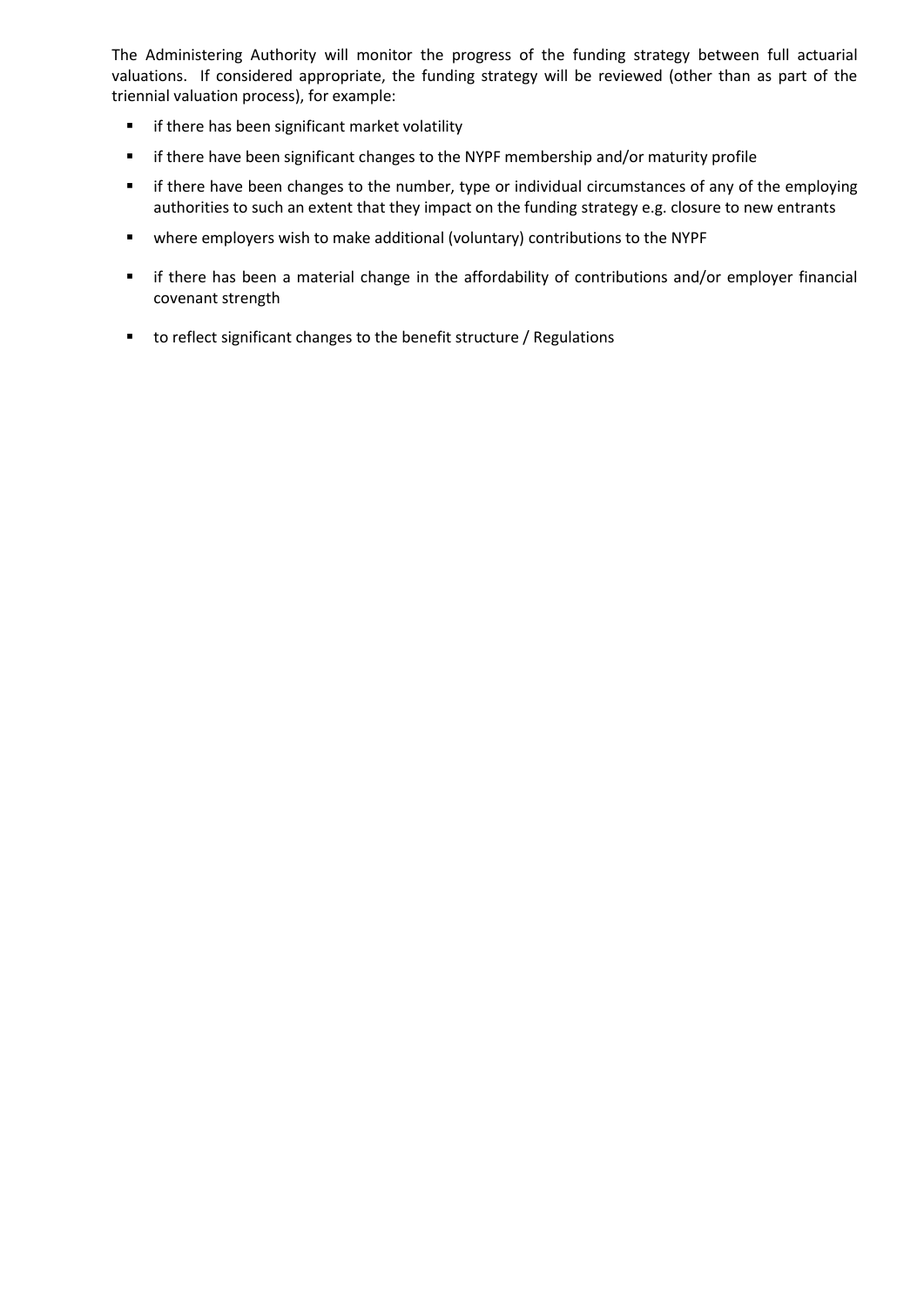## **North Yorkshire County Council as Administering Authority for the North Yorkshire Pension Fund**

## **ACTUARIAL VALUATION AS AT 31 MARCH 2019 Method and assumptions used in calculating the funding target**

## **Risk Based Approach**

The Administering Authority adopts a risk based approach to funding strategy. In particular the discount rate (for most employers) has been set on the basis of the assessed likelihood of meeting the funding objectives. The Administering Authority has considered 3 key decisions in setting the discount rate:

- the long-term Solvency Target (i.e. the funding objective where the Administering Authority wants the Fund to get to);
- the Trajectory Period (how quickly the Administering Authority wants the Fund to get there), and
- the Probability of Funding Success (how likely the Administering Authority wants it to be now that the Fund will actually achieve the Solvency Target by the end of the Trajectory Period).

These three choices, supported by complex (stochastic) risk modelling carried out by the Fund Actuary, define the discount rate (investment return assumption) to be adopted and, by extension, the appropriate employer contributions payable. Together they measure the riskiness (and hence also the degree of prudence) of the funding strategy. These are considered in more detail below.

## **Solvency Target**

The Administering Authority's primary aim is the long-term solvency of the Fund. Accordingly, employers' contributions will be set to ensure that 100% of the liabilities can be met over the long term using appropriate actuarial assumptions.

The Administering Authority believes that its funding strategy will ensure the solvency of the Fund because employers collectively have the financial capacity to increase employer contributions should future circumstances require, in order to continue to target a funding level of 100%.

For most Scheduled Bodies and Admission Bodies where a Scheme Employer of sound covenant has agreed to subsume the Admission Body's assets and liabilities in the NYPF following its exit, the Solvency Target is set:

- at a level advised by the Fund Actuary as a prudent long-term funding objective for the Fund to achieve at the end of the Trajectory Period,
- based on continued investment in a mix of growth and matching assets intended to deliver a return above the rate of increases to pensions and pension accounts (CPI).

As at 31 March 2019 the long-term rate of CPI is assumed to be 2% p.a. and a prudent long-term investment return of 2% above CPI is assumed.

This then defines the Solvency Target. As at 31 March 2019 this equates to a solvency discount rate of 4% p.a.

For Admission Bodies and other bodies whose liabilities are expected to be orphaned following cessation, a more prudent approach will be taken. The Solvency Target will be set by considering the valuation basis which would be adopted should the body leave the Fund. For most such bodies, the Solvency Target will be set commensurate with assumed investment in Government bonds after exit.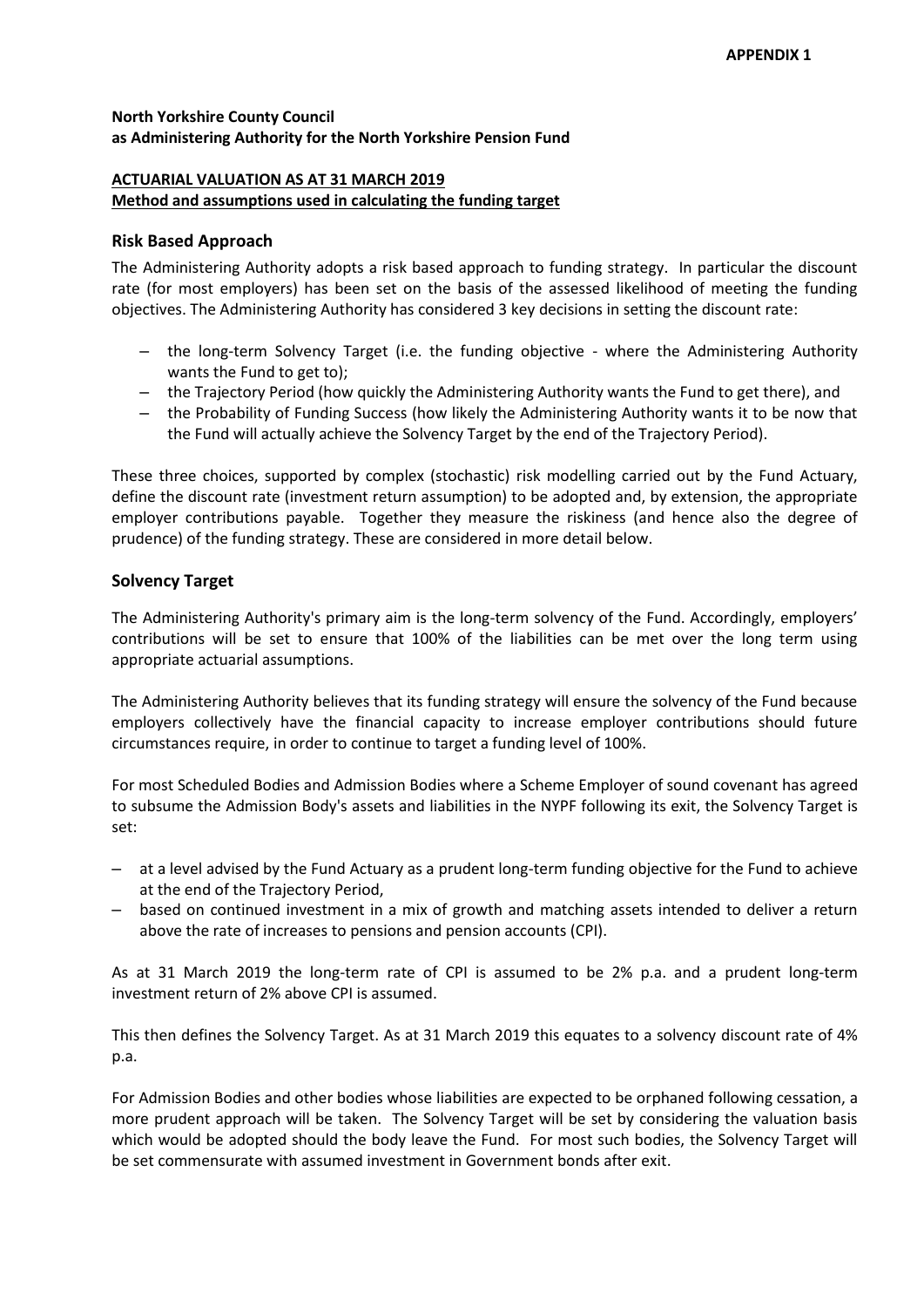# **Probability of Funding Success**

The Administering Authority considers funding success to have been achieved if the Fund, at the end of the Trajectory Period, has achieved the Solvency Target. The Probability of Funding Success is the assessed chance of this happening based on asset-liability modelling carried out by the Fund Actuary.

With effect from 31 March 2019 the discount rate, and hence the overall required level of employer contributions, has been set such that the Fund Actuary estimates there is a 80% chance that the Fund would reach or exceed its Solvency Target after 25 years (the Trajectory Period)

## **Funding Target**

The Funding Target is the amount of assets which the Fund needs to hold at the valuation date to pay the liabilities at that date as indicated by the chosen valuation method and assumptions and the valuation data. The valuation calculations, including the primary contribution rates and adjustment for the surplus or deficiency, set the level of contributions payable and dictate the chance of achieving the Solvency Target at the end of the Trajectory Period. The key assumptions used for assessing the Funding Target are summarised below.

Consistent with the aim of enabling the primary rate of employers' contribution rates to be kept as nearly constant as possible, contribution rates are set by use of the Projected Unit valuation method for most employers. The Projected Unit method is used in the actuarial valuation to determine the cost of benefits accruing to the Fund as a whole and for employers who continue to admit new members. This means that the contribution rate is derived as the cost of benefits accruing to employee members over the year following the valuation date expressed as a percentage of members' pensionable pay over that period. The future service rate will be stable if the profile of the membership (age, gender etc) is stable.

For employers who no longer admit new members, the Attained Age valuation method is normally used. This means that the contribution rate is derived as the average cost of benefits accruing to members over the period until they die, leave the Fund or retire. This approach should lead to more stable employer contribution rates than adoption of the Projected Unit method for closed employers.

# **Funding Targets and assumptions regarding future investment strategy**

For Scheduled Bodies whose participation in the Fund is considered by the Administering Authority to be indefinite and Admission Bodies with a subsumption commitment from such Scheduled Bodies, the Administering Authority assumes indefinite investment in a broad range of assets of higher risk than risk free assets.

For other Scheduled Bodies, in particular the Colleges and Universities whose participation is not considered to be indefinite, the Administering Authority may without limitation, take into account the following factors when setting the funding target for such bodies:

- the type/group of the employer
- the business plans of the employer;
- an assessment of the financial covenant of the employer;
- any contingent security available to the Fund or offered by the employer such as a guarantor or bond arrangements, charge over assets, etc.

For Admission Bodies and other bodies whose liabilities are expected to be orphaned on exit (with the exception of the universities where a different approach will be adopted at the 2019 valuation as set out below), the Administering Authority will have regard to the potential for participation to cease (or for the body to have no contributing members), the potential timing of such exit, and any likely change in notional or actual investment strategy as regards the assets held in respect of the body's liabilities at the date of exit (i.e. whether the liabilities will become 'orphaned' or a guarantor exists to subsume the notional assets and liabilities).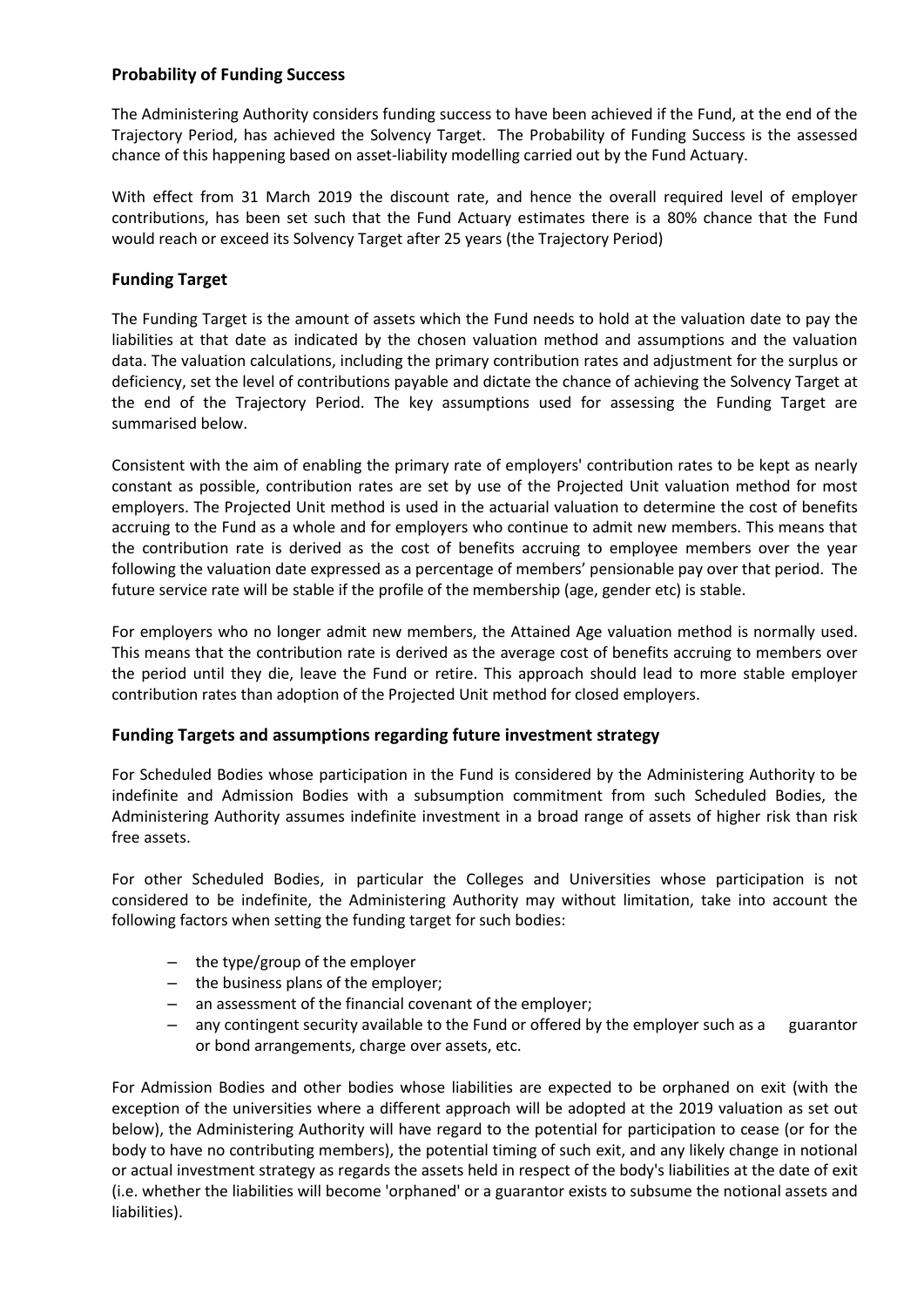# **Colleges and Universities**

Due to concerns about the covenant strength of Colleges and Universities, the Administering Authority will, from the 2019 valuation onwards, adopt a Funding Target for Colleges and Universities which reflects the Administering Authority's views of the sector. This includes the two universities that are Admission Bodies in the Fund where there is no subsumption commitment, but which continue to admit new members to the Fund.

Whilst the Administering Authority will adopt a general approach of assuming indefinite investment in a broad range of assets of higher risk than Government bonds, a reduction will be made to the discount rate used for the long-term secure scheduled bodies to reflect concerns about the covenant strength of Colleges and Universities. This is known as the Intermediate Funding Target.

The Administering Authority may also adopt the Intermediate Funding Target for other employers where there are concerns about the covenant strength of the employer. At the 2019 valuation this decision will be informed by the high-level risk analysis of employers within the Fund carried out by the Fund Actuary.

The Fund is deemed to be fully funded when the assets are equal to or greater than 100% of the Funding Target, where the funding target is assessed based on the sum of the appropriate funding targets across all the employers/groups of employers.

## **Financial assumptions**

## *Investment return (discount rate)*

The discount rate for the 2019 valuation is as follows:

- 4.2% p.a. for employers where the Scheduled body / subsumption funding target applies
- 3.8% p.a. for employers where the Intermediate funding target applies
- 3.3% in service (equivalent to the yield on long-dated fixed interest gilts at a duration appropriate for the Fund's liabilities plus an asset out-performance assumption of 2% p.a.) and 1.6% left service (which is intended to be equivalent to the yield on long-dated fixed interest gilts at the valuation date but which has, in the interests of affordability and stability of employer contributions, been increased by 0.3% p.a. to take account of market expectations of future increases in gilt yields after the valuation date), for employers where the Ongoing orphan funding target applies.

## *Inflation (Consumer Prices Index)*

The CPI inflation assumption is taken to be the long-term (30 year) Capital Market Assumption at the valuation date as produced by Aon Hewitt Limited. In formulating the Capital Market Assumption, both consensus forecasts and the inflation risk premium are considered.

#### *Salary increases*

The assumption for real salary increases (salary increases in excess of price inflation) in the long term will be determined by an allowance of 1.25% p.a. over the inflation assumption as described above plus an allowance for promotional increases.

## *Pension increases/Indexation of CARE benefits*

Increases to pensions are assumed to be in line with the inflation (CPI) assumption described above. This is modified appropriately to reflect any benefits which are not fully indexed in line with the CPI (e.g. Guaranteed Minimum Pensions in respect of service prior to April 1997).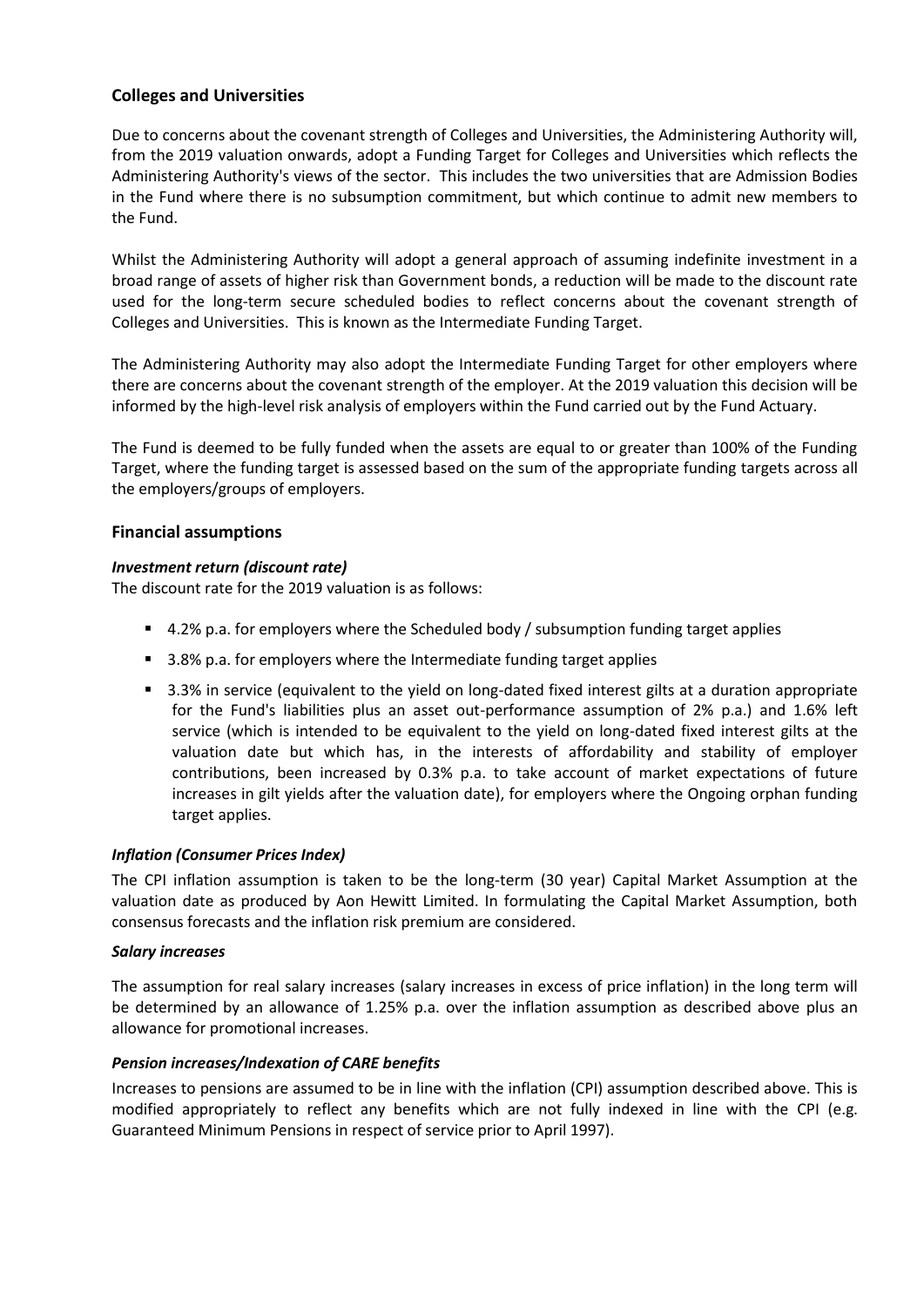# **Demographic assumptions Post-retirement Mortality**

## Base Rates

Normal Health: Standard SAPS S2N tables, year of birth base rates, adjusted by a scaling factor. Ill-health: Standard SAPS S2 Ill-health tables, year of birth base rates adjusted by a scaling factor.

## **Scaling Factors**

Rates adjusted by scaling factors as dictated by Fund experience

| Males (normal health)   | 105% |
|-------------------------|------|
| Females (normal health) | 105% |
|                         |      |
| Males (ill-health)      | 105% |
| Females (ill-health)    | 115% |
|                         |      |

## Future improvement to base rates

An allowance for improvements in line with the CMI 2018, for men or women as appropriate, with a long term rate of improvement of 1.50% p.a.,  $s_k$  of 7.5 and parameter A of 0.0.

## **Pre-retirement mortality**

| Males:   | As for normal health retirements but with a 40% scaling factor |
|----------|----------------------------------------------------------------|
| Females: | As for normal health retirements but with a 30% scaling factor |

## **Retirement age**

The assumed retirement age is dependent on the Group of the member and also the member's Rule of 85 age (Ro85 age).

| Assumed age at retirement |
|---------------------------|
| 63                        |
| 63                        |
| 65                        |
| 65                        |
| <b>State Pension Age</b>  |

Any part of a members' pension payable from a later age than the assumed retirement age will assumed to be reduced using factors issued by GAD / MHCLG in force on the valuation date.

## **Withdrawals**

Allowance is made for withdrawals from service. On withdrawal, members are assumed to leave a deferred pension in the Fund and are not assumed to exercise their option to take a transfer value.

## **Retirement due to ill health**

Allowance is made for retirements due to ill health. Proportions assumed to fall into the different benefit tiers applicable after 1 April 2008 are:

| Tier 1 (upper tier)  | 90% |
|----------------------|-----|
| Tier 2 (middle tier) | .5% |
| Tier 3 (lower tier)  | 5%  |